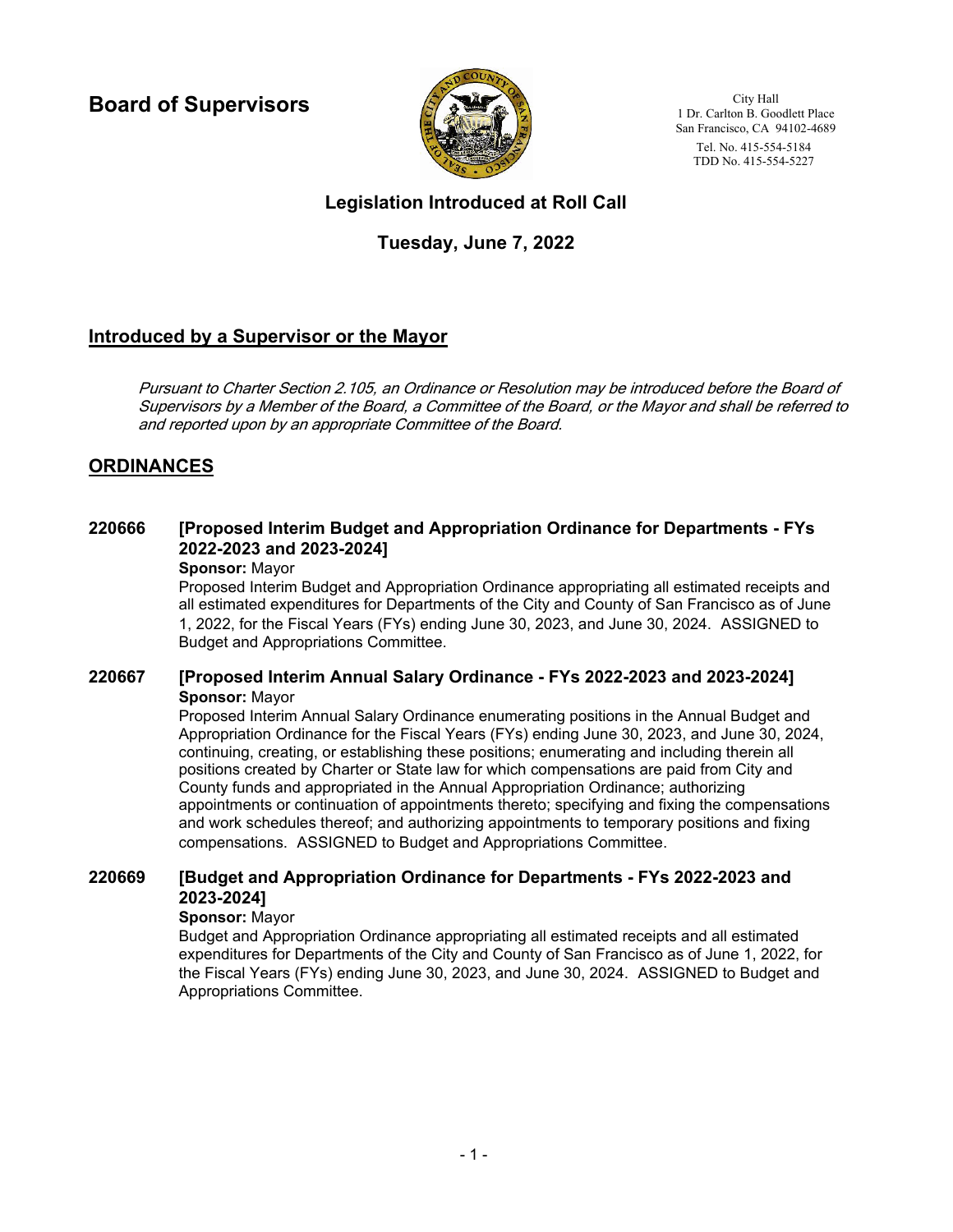## **220670 [Annual Salary Ordinance - FYs 2022-2023 and 2023-2024]**

### **Sponsor:** Mayor

Annual Salary Ordinance enumerating positions in the Annual Budget and Appropriation Ordinance for the Fiscal Years (FYs) ending June 30, 2023, and June 30, 2024, continuing, creating, or establishing these positions; enumerating and including therein all positions created by Charter or State law for which compensations are paid from City and County funds and appropriated in the Annual Appropriation Ordinance; authorizing appointments or continuation of appointments thereto; specifying and fixing the compensations and work schedules thereof; and authorizing appointments to temporary positions and fixing compensations therefore. ASSIGNED to Budget and Appropriations Committee.

## **220678 [Police Code - Fixed Place Outdoor Amplified Sound Permit and License Fees] Sponsor:** Mayor

Ordinance amending the Police Code to update the Fixed Place Outdoor Amplified Sound permit filing fee, permit amendment filing fee, and license fee to current amounts. ASSIGNED to Budget and Appropriations Committee.

# **220679 [Administrative Code - Deputy Fire Chiefs]**

### **Sponsor:** Mayor

Ordinance amending the Administrative Code to authorize the Chief of the Fire Department to appoint three rather than two deputy chiefs, with one of the deputy chiefs being an Emergency Medical Services or Community Paramedicine member of the Department. ASSIGNED to Budget and Appropriations Committee.

## **220680 [Administrative Code - Police Vehicle Theft Crime Fund Surcharge] Sponsor:** Mayor

Ordinance amending the Administrative Code to increase the surcharge on vehicles registered to a San Francisco address in accordance with California state law. ASSIGNED to Budget and Appropriations Committee.

#### **[Administrative Code - Reproduction and Notary Fees - Department of Administrative Services] 220681**

## **Sponsor:** Mayor

Ordinance amending the Administrative Code to increase the fees imposed by the Department of Administrative Services for reproduction and notary services provided to the public. ASSIGNED to Budget and Appropriations Committee.

#### **[Neighborhood Beautification and Graffiti Clean-up Fund Tax Designation Ceiling] 220682**

## **Sponsor:** Mayor

Ordinance adopting the Neighborhood Beautification and Graffiti Clean-up Fund Tax designation ceiling for tax year 2022. ASSIGNED to Budget and Appropriations Committee.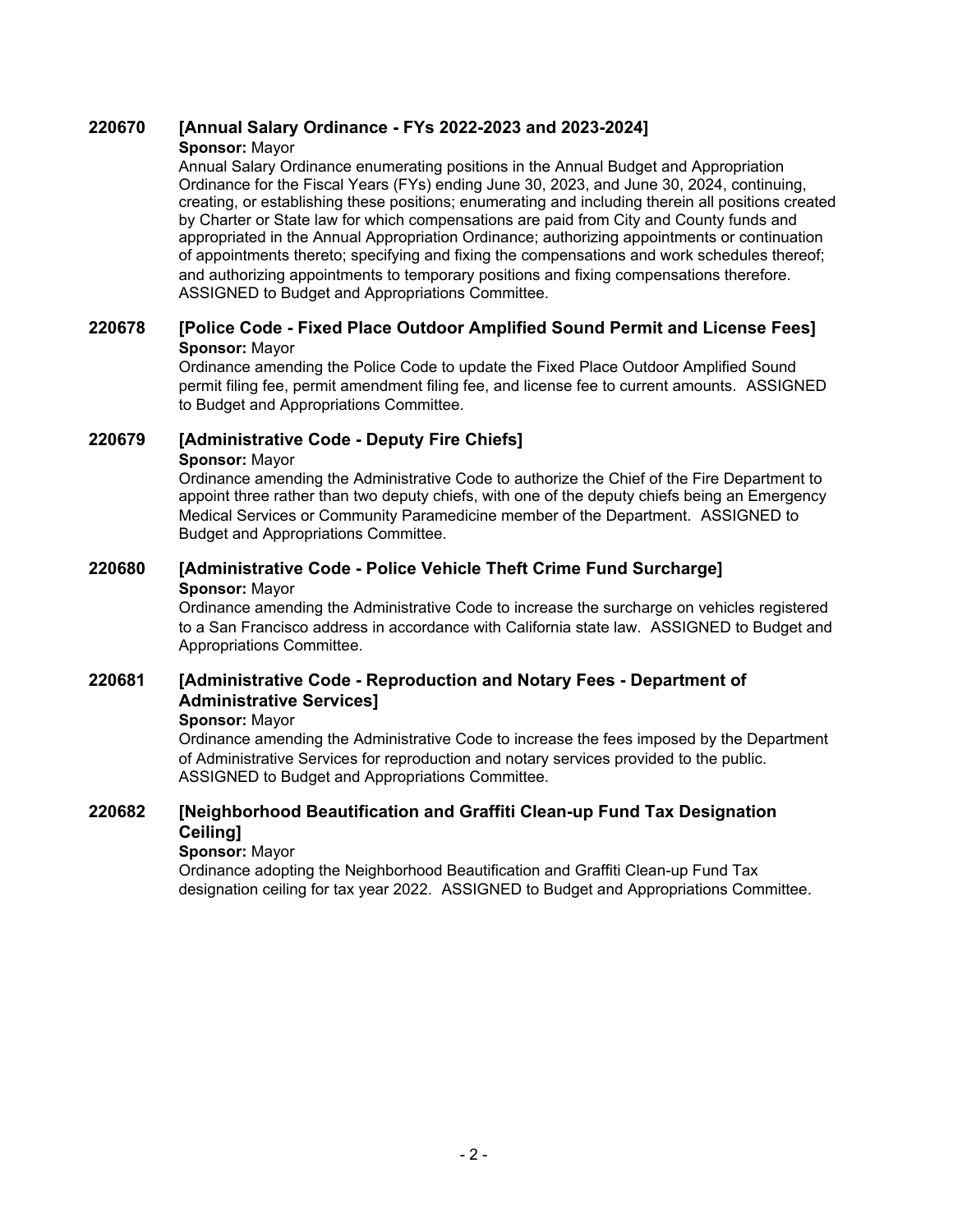#### **[Authorizing Tax-Exempt and/or Taxable Certificates of Participation (Multiple Capital Improvement Projects) - Not to Exceed \$140,000,000] 220683 Sponsor:** Mayor

Ordinance authorizing the execution and delivery of Certificates of Participation, in one or more series on a tax-exempt and/or taxable basis and from time to time, evidencing and representing an aggregate principal amount of not to exceed \$140,000,000 ("Certificates"), to finance and refinance certain capital improvement projects within the City, including but not limited to certain projects within the City and County of San Francisco's ("City") capital plan and generally consisting of critical repairs, renovations and improvements to City-owned buildings, facilities, streets and works utilized by various City departments and local economic stimulus projects, generally consisting of repairs, renovations, improvements and street reconstruction, repaving and other improvements, designed to help build a more resilient and equitable San Francisco as part of the City's recovery from the COVID-19 pandemic, including through the retirement of certain commercial paper notes of the City issued for such purposes; approving the form of a Supplement to Trust Agreement between the City and U.S. Bank National Association, as trustee ("Trustee") (including certain indemnities contained therein); approving respective forms of a Supplement to Property Lease and a Supplement to Project Lease, each between the City and the Trustee, for the lease and lease back of all or a portion of certain real property and improvements owned by the City and located at 375 Laguna Honda Boulevard within the City and at 1 Moreland Drive, San Bruno, California, and/or other property as determined by the Director of Public Finance; approving the form of an Official Notice of Sale and a Notice of Intention to Sell the Certificates; approving the form of an Official Statement in preliminary and final form; approving the form of a purchase contract between the City and one or more initial purchasers of the Certificates, as defined herein; approving the form of a Continuing Disclosure Certificate, as defined herein; granting general authority to City officials to take necessary actions in connection with the authorization, sale, execution and delivery of the Certificates, as defined herein; approving modifications to documents, as defined herein; and ratifying previous actions taken in connection therewith, as defined herein. ASSIGNED to Budget and Appropriations Committee.

#### **[Business and Tax Regulations, Health Codes - Emergency Medical Services Fees] 220684**

### **Sponsor:** Mayor

Ordinance amending the Business and Tax Regulations Code to update emergency medical services fees to reflect amounts authorized under annual adjustment provisions and require fees for stroke centers; and amending the Health Code to include a definition of stroke center. (Mayor). ASSIGNED to Budget and Appropriations Committee.

### **[Trial Courts Courthouse Construction Fund - Rescission of Superior Court Surcharges for Court Construction] 220685**

# **Sponsor:** Mayor

Ordinance rescinding the \$50 surcharge on civil, family, or probate filings in San Francisco Superior Court under Board Resolution No. 714-92 that the City previously collected to support the acquisition, rehabilitation, construction, and financing of courtrooms or courtroom buildings. ASSIGNED to Budget and Appropriations Committee.

## **220686 [Health Code - Patient Rates for FYs 2022-2023 and 2023-2024]**

## **Sponsor:** Mayor

Ordinance amending the Health Code to set patient rates and rates for other services provided by the Department of Public Health, for Fiscal Years (FYs) 2022-2023 and 2023-2024. ASSIGNED to Budget and Appropriations Committee.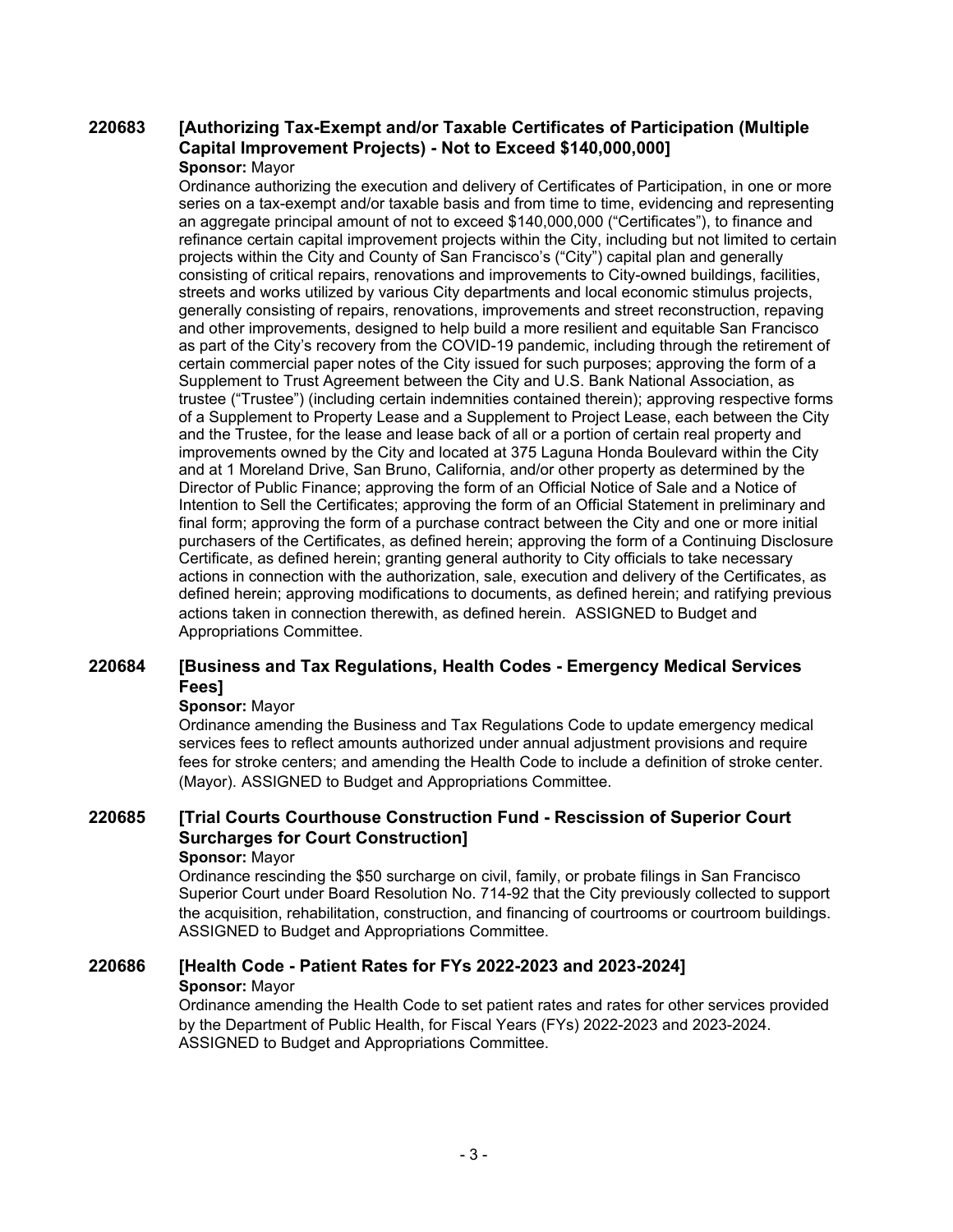## **220687 [Park Code - Marina West Harbor Fees]**

### **Sponsor:** Mayor

Ordinance amending the Park Code to impose a surcharge in addition to the license fees for berthing at the Marina West Harbor, to help fund the cost of dredging activities at the West Harbor; and affirming the Planning Department's determination under the California Environmental Quality Act. ASSIGNED to Budget and Appropriations Committee.

#### **[Memorandum of Understanding - Service Employees International Union, Local 1021: Staff & Per Diem Nurses] 220696**

### **Sponsor:** Mayor

Ordinance adopting and implementing the Memorandum of Understanding between the City and County of San Francisco and the Service Employees International Union, Local 1021: Staff & Per Diem Nurses, to be effective July 1, 2022, through June 30, 2024. ASSIGNED to Rules Committee.

#### **[Administrative Code - Definitions of Prohibited Discrimination in Contracting Ordinances and Human Rights Commission Ordinance] 220702**

## **Sponsors:** Mayor; Mandelman and Dorsey

Ordinance amending the Administrative Code to revise the definitions of gender identity, sex, and sexual orientation, and add the definition of gender expression, in Chapters 12B and 12C (ordinances prohibiting discrimination in contracting including property contracts); revise the definition of age in Chapters 12A (the Human Rights Commission ordinance) and 12B; and revise the definition of disability in Chapters 12A, 12B, and 12C. ASSIGNED UNDER 30 DAY RULE to Rules Committee.

#### **[Human Services Agency - Agreements with Hotels Providing Non-Congregate Shelter to Persons Experiencing Homelessness] 220703 Sponsor:** Mayor

Ordinance authorizing the Human Services Agency (HSA) to amend certain hotel booking agreements that were executed on or before February 10, 2022, to provide non-congregate shelter to people experiencing homelessness by extending the terms beyond August 31, 2022, through August 31, 2023; waiving for said agreements certain requirements in the Administrative and Environment Codes; approving certain agreements with anticipated expenditures in excess of \$10 million under Charter, Section 9.118; and authorizing HSA to enter into modifications of such agreements that do not increase the obligations or liabilities to the City and are necessary to effectuate the purposes of the agreement. ASSIGNED UNDER 30 DAY RULE to Budget and Finance Committee.

#### **[Grant Agreement for Financial Solvency - Positive Resource Center - \$2,010,000; Waiver of Competitive Solicitation Requirement] 220704 Sponsors:** Mayor; Dorsey and Mandelman

## Ordinance authorizing the Department of Public Health to award a one-time, limited term grant to Positive Resource Center ("PRC"), without engaging in the competitive solicitation process otherwise required by the Administrative Code for grants, for the purpose of maintaining the financial solvency of PRC in an amount not to exceed \$2,010,000 for a not to exceed one-year

period to commence on July 1, 2022, through June 30, 2023. ASSIGNED to Board of Supervisors.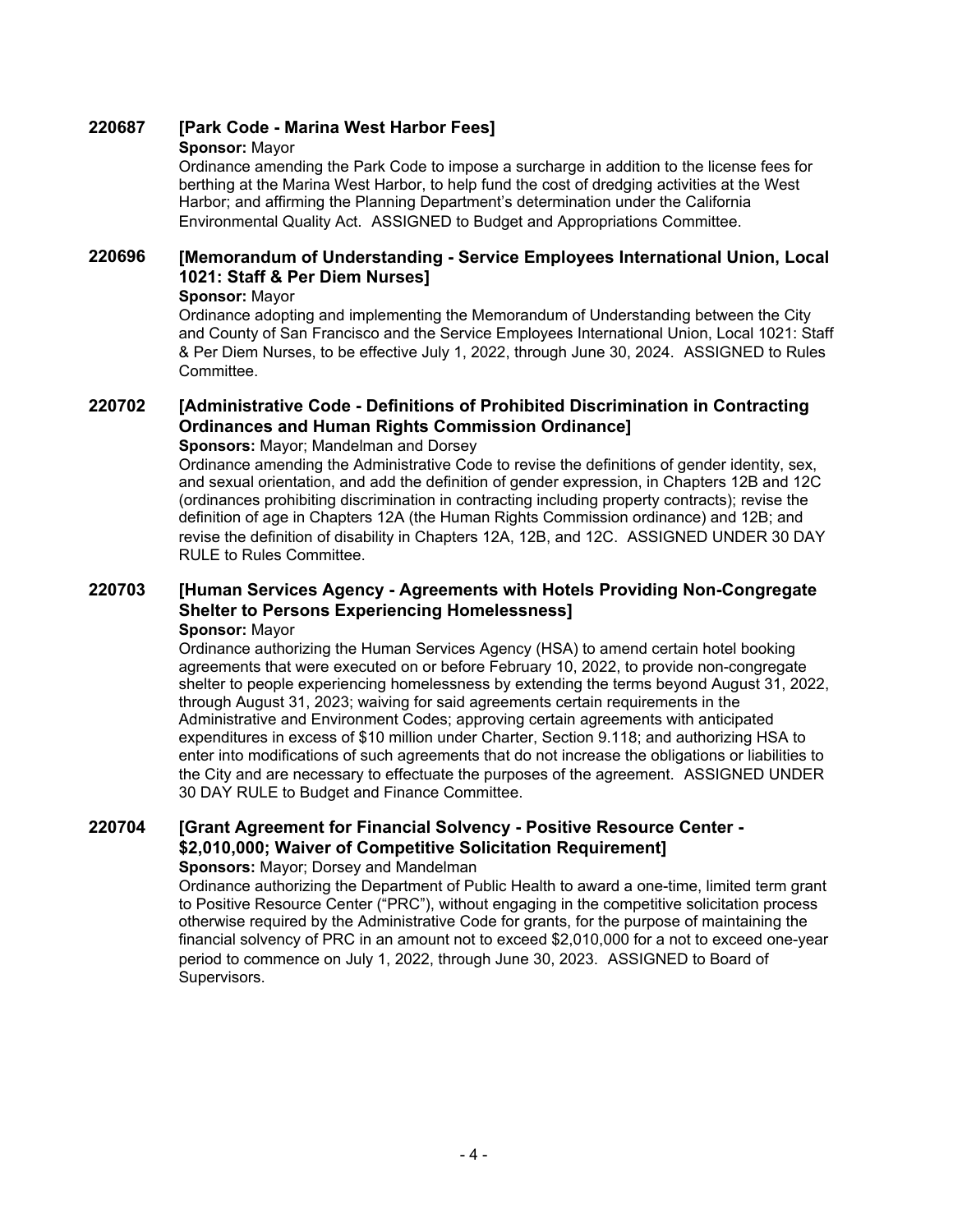### **[Grant Agreement for Financial Solvency - Baker Places, Inc. - Not to Exceed \$1,210,000 - Waiver of Competitive Solicitation Requirement] 220705**

**Sponsors:** Mayor; Dorsey and Mandelman

Ordinance authorizing the Department of Public Health to award a one-time, limited term grant to Baker Places, Inc. ("Baker"), without engaging in the competitive solicitation process otherwise required by the Administrative Code for grants, for the purpose of maintaining the financial solvency of Baker, in an amount not to exceed \$1,210,000 for a not to exceed one-year period to commence on July 1, 2022, through June 30, 2023. ASSIGNED to Board of Supervisors.

#### **[Potrero HOPE SF Project, Phase 1 - Accepting Portions of 25th Street and Connecticut Street] 220706**

## **Sponsors:** Mayor; Walton

Ordinance accepting an irrevocable offer of public improvements associated with Potrero HOPE SF Project, Phase 1, including portions of 25th Street and Connecticut Street ("Phase 1 Public Infrastructure"); dedicating the Phase 1 Public Infrastructure to public use; designating such public infrastructure for street and roadway purposes; establishing official public right-of-way widths and street grades; amending Ordinance No. 1061 entitled "Regulating the Width of Sidewalks" to establish official sidewalk width on the abovementioned street areas; accepting the Phase 1 Public Infrastructure for City maintenance and liability purposes, subject to specified limitations; adopting findings under the California Environmental Quality Act; making findings of consistency with the General Plan, and the eight priority policies of Planning Code, Section 101.1; accepting a Public Works Order recommending various actions in regard to the public infrastructure improvements; and authorizing official acts, as defined herein, in connection with this Ordinance. ASSIGNED UNDER 30 DAY RULE to Land Use and Transportation Committee.

#### **[Sunnydale HOPE SF - Accepting the Phase 1A-1 and 1A-2 Required Infrastructure] 220707**

### **Sponsors:** Mayor; Walton

Ordinance accepting an irrevocable offer of public infrastructure and real property associated with Sunnydale HOPE SF Phase 1A-1 and 1A-2 public infrastructure improvements, including the improvements described and depicted in Public Works Permit No. 19IE-00564 and subsequent Instructional Bulletins ("Phase 1A-1 and 1A-2 Required Infrastructure"); declaring City property and additional property as shown on official Public Works maps as open public right-of-way; dedicating the Phase 1A-1 and 1A-2 Required Infrastructure to public use; designating such public infrastructure for street and roadway purposes; establishing official public right-of-way widths and street grades; amending Ordinance No. 1061 entitled "Regulating the Width of Sidewalks" to establish official sidewalk width on the abovementioned street areas; accepting the Phase 1A-1 and 1A-2 Required Infrastructure for City maintenance and liability purposes, subject to specified limitations; adopting findings under the California Environmental Quality Act; making findings of consistency with the General Plan, and the eight priority policies of Planning Code, Section 101.1; accepting a Public Works Order recommending various actions in regard to the public infrastructure improvements; and authorizing official acts, as defined herein, in connection with this Ordinance. ASSIGNED UNDER 30 DAY RULE to Land Use and Transportation Committee.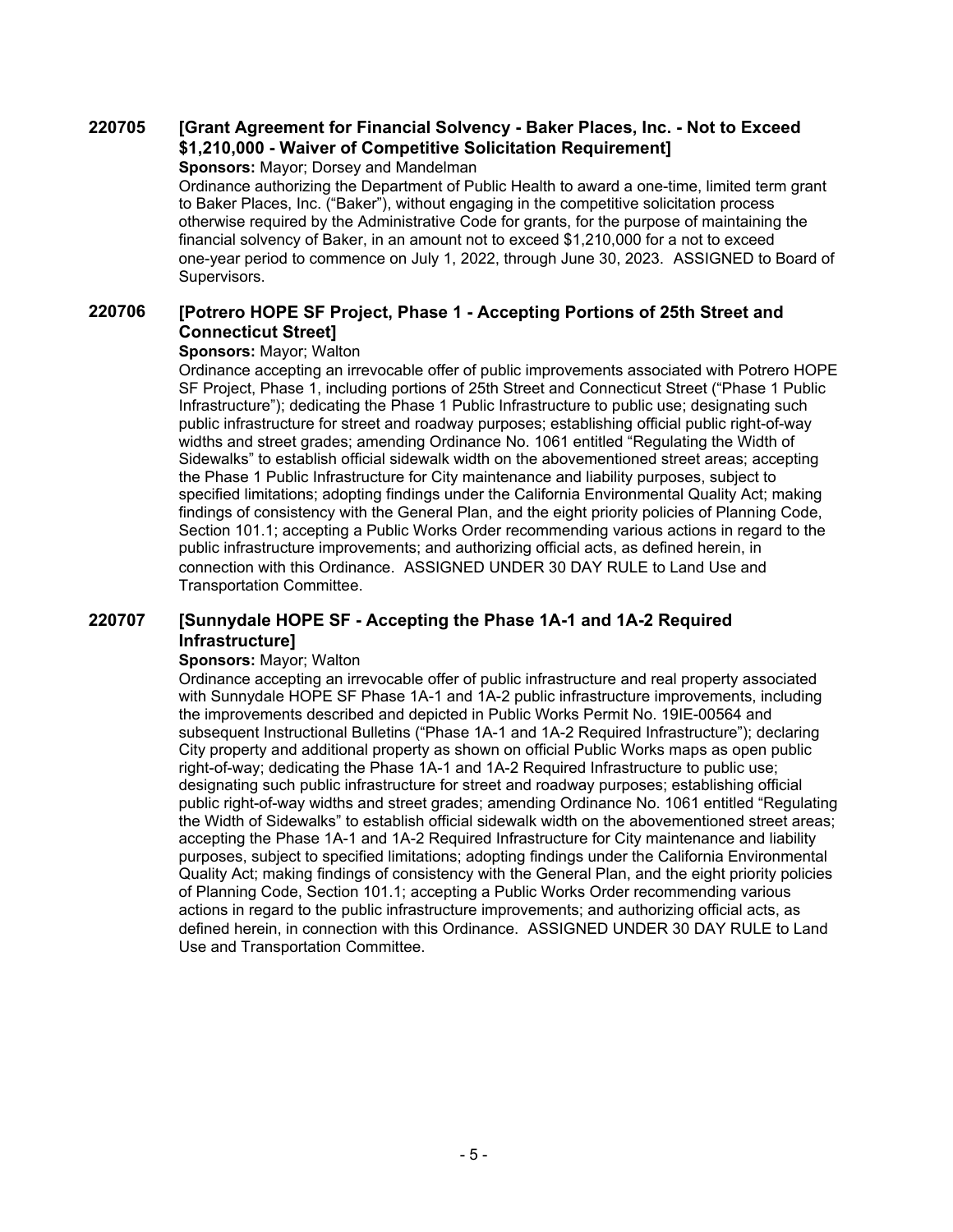# **220654 [Planning Code - Landmark Designation - City Cemetery]**

### **Sponsor:** Chan

Ordinance amending the Planning Code to designate City Cemetery, the majority of Assessor's Parcel Block No. 1313, Lot No. 029, located in Lincoln Park on the north side of Clement Street, to the east of the San Francisco Veteran Affairs Medical Center (formerly the Fort Miley Military Reservation), to the east and south of the Golden Gate National Recreation Area, and to the west of Assessor's Parcel Block Nos. 1312, 1392, and 1401, as a Landmark consistent with the standards set forth in Article 10 of the Planning Code; affirming the Planning Department's determination under the California Environmental Quality Act; and making public necessity, convenience, and welfare findings under Planning Code, Section 302, and findings of consistency with the General Plan, and the eight priority policies of Planning Code, Section 101.1. (Historic Preservation Commission). ASSIGNED UNDER 30 DAY RULE to Land Use and Transportation Committee.

#### **[Summary Street Vacation - Portion of Airspace over Natoma Street between First and Second Streets] 220708**

## **Sponsor:** Dorsey

Ordinance ordering the summary street vacation of a portion of the airspace above a segment of Natoma Street between First and Second Streets and adjacent to the Transbay Transit Center; quitclaiming the City's interest in the street vacation area to the Transbay Joint Powers Authority; affirming the Planning Department's determination under the California Environmental Quality Act; and making findings of consistency with the General Plan, and the eight priority policies of Planning Code, Section 101.1. ASSIGNED UNDER 30 DAY RULE to Land Use and Transportation Committee.

#### **[Planning Code - Nighttime Entertainment Castro Street Neighborhood Commercial District] 220709**

### **Sponsor:** Mandelman

Ordinance amending the Planning Code, to change the zoning controls in the Castro Street Neighborhood Commercial District to allow Nighttime Entertainment with a Conditional Use authorization on the second floor; and affirming the Planning Department's determination under the California Environmental Quality Act; and making findings of consistency with the General Plan, and the eight priority policies of Planning Code, Section 101.1, and findings of public necessity, convenience, and welfare under Planning Code, Section 302. ASSIGNED UNDER 30 DAY RULE to Land Use and Transportation Committee.

## **220539 [Campaign and Governmental Conduct Code - Behested Payments Exceptions]**

**Sponsors:** Peskin; Safai, Chan, Walton, Preston and Mar

Ordinance amending the Campaign and Governmental Conduct Code to modify the rules concerning behested payment solicitations, by excepting solicitations made under certain types of City programs to solicit, request, and contractually obligate charitable donations through competitively procured contracts; providing that the receipt of a non-discretionary license, permit, or other entitlement for use does not make a person an interested party; providing that attempting to influence an administrative action does not make a person an interested party; and making other clarifying changes, as defined herein. SUBSTITUTED AND ASSIGNED UNDER 30 DAY RULE to Rules Committee.

## **220710 [Landmark Tree Designation - Coast Redwood - 313 Scott Street] Sponsor:** Preston

Ordinance designating the coast redwood (Sequoia sempervirens) tree located at 313 Scott Street as a landmark tree pursuant to the Public Works Code; making findings supporting the designation; and directing official acts in furtherance of the landmark tree designation. ASSIGNED UNDER 30 DAY RULE to Land Use and Transportation Committee.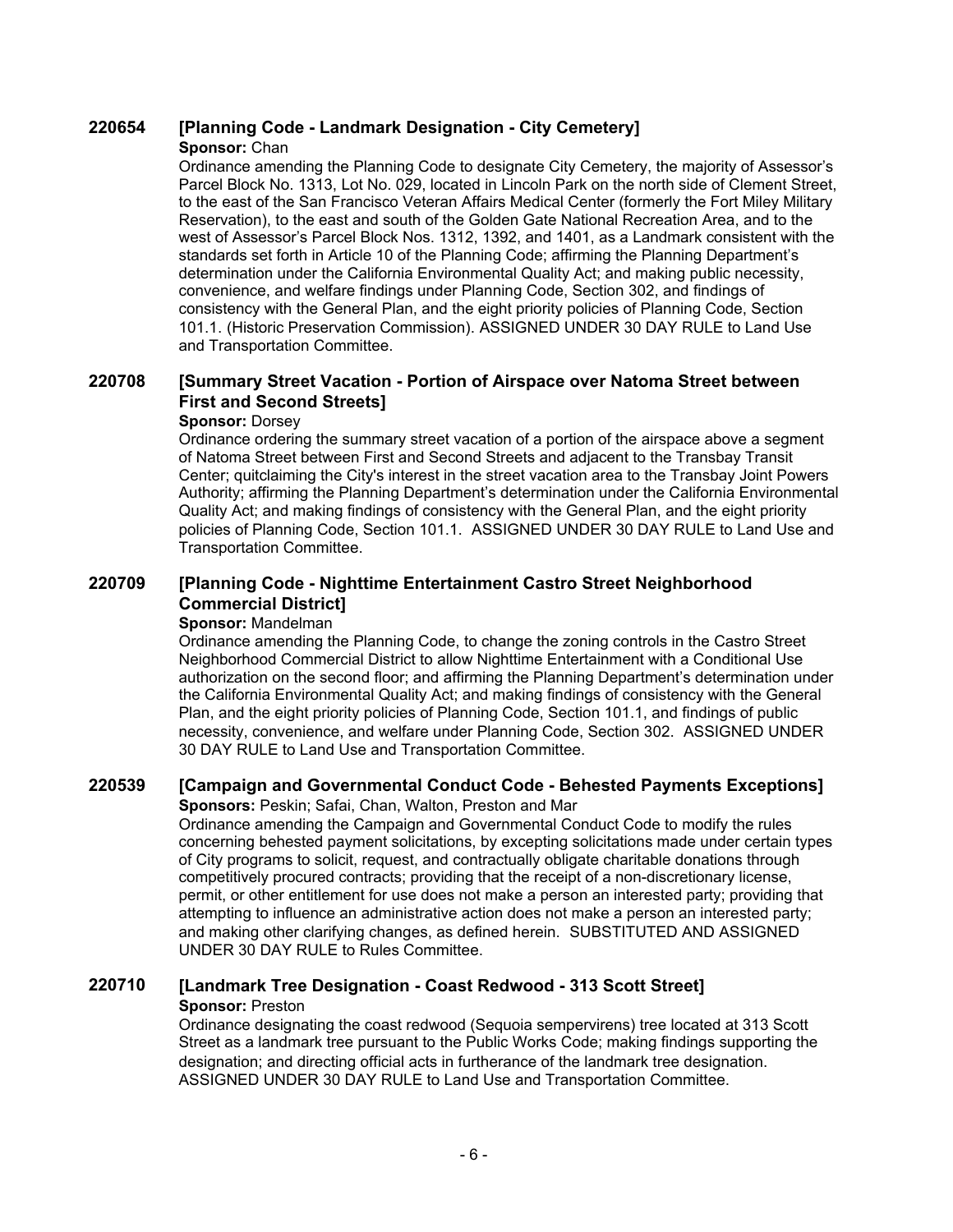# **RESOLUTIONS**

#### **[Proposed Interim Budget - Office of Community Investment and Infrastructure, Operating as Successor Agency to the San Francisco Redevelopment Agency - FY2022-2023] 220676**

### **Sponsor:** Mayor

Resolution approving the Fiscal Year (FY) 2022-2023 Interim Budget of the Office of Community Investment and Infrastructure, operating as the Successor Agency to the San Francisco Redevelopment Agency. RECEIVED AND ASSIGNED to Budget and Appropriations Committee.

### **[Office of Community Investment and Infrastructure, Operating as Successor Agency to the San Francisco Redevelopment Agency - FY2022-2023 Budget - Bond Issuance Not to Exceed \$99,680,000] 220677**

### **Sponsor:** Mayor

Resolution approving the Fiscal Year (FY) 2022-2023 Budget of the Office of Community Investment and Infrastructure operating as the Successor Agency to the San Francisco Redevelopment Agency; and approving the Issuance by OCII of Bonds in an aggregate principal amount not to exceed \$99,680,000 for the purpose of financing a portion of OCII's enforceable obligations. RECEIVED AND ASSIGNED to Budget and Appropriations Committee.

#### **[Accept and Expend Grants - Recurring State Grant Funds - Department of Public Health - FY2022-2023] 220688**

### **Sponsor:** Mayor

Resolution authorizing the acceptance and expenditure of State grant funds by the San Francisco Department of Public Health for Fiscal Year (FY) 2022-2023. RECEIVED AND ASSIGNED to Budget and Appropriations Committee.

### **[Accept and Expend Grant - Retroactive - State of California - Opportunities for All Initiative - #CaliforniansForAll Youth Jobs Corps Program Grant - Up to \$11,790,072] 220689**

### **Sponsor:** Mayor

Resolution retroactively authorizing the Human Rights Commission to accept and expend a grant in the amount of up to \$11,790,072 from the State of California to support and expand youth programming, #CaliforniansForAll Youth Jobs Corps, under the Opportunities for All initiative for the period of April 20, 2022, through May 1, 2024. RECEIVED AND ASSIGNED to Budget and Appropriations Committee.

#### **[Homelessness and Supportive Housing Fund - FYs 2022-2023 and 2023-2024 Expenditure Plan] 220690**

### **Sponsor:** Mayor

Resolution approving the Fiscal Years (FYs) 2022-2023 and 2023-2024 Expenditure Plan for the Department of Homelessness and Supportive Housing Fund. RECEIVED AND ASSIGNED to Budget and Appropriations Committee.

## **220691 [Adjusting the Access Line Tax with the Consumer Price Index of 2022] Sponsor:** Mayor

Resolution concurring with the Controller's establishment of the Consumer Price Index for 2022, and adjusting the Access Line Tax by the same rate. RECEIVED AND ASSIGNED to Budget and Appropriations Committee.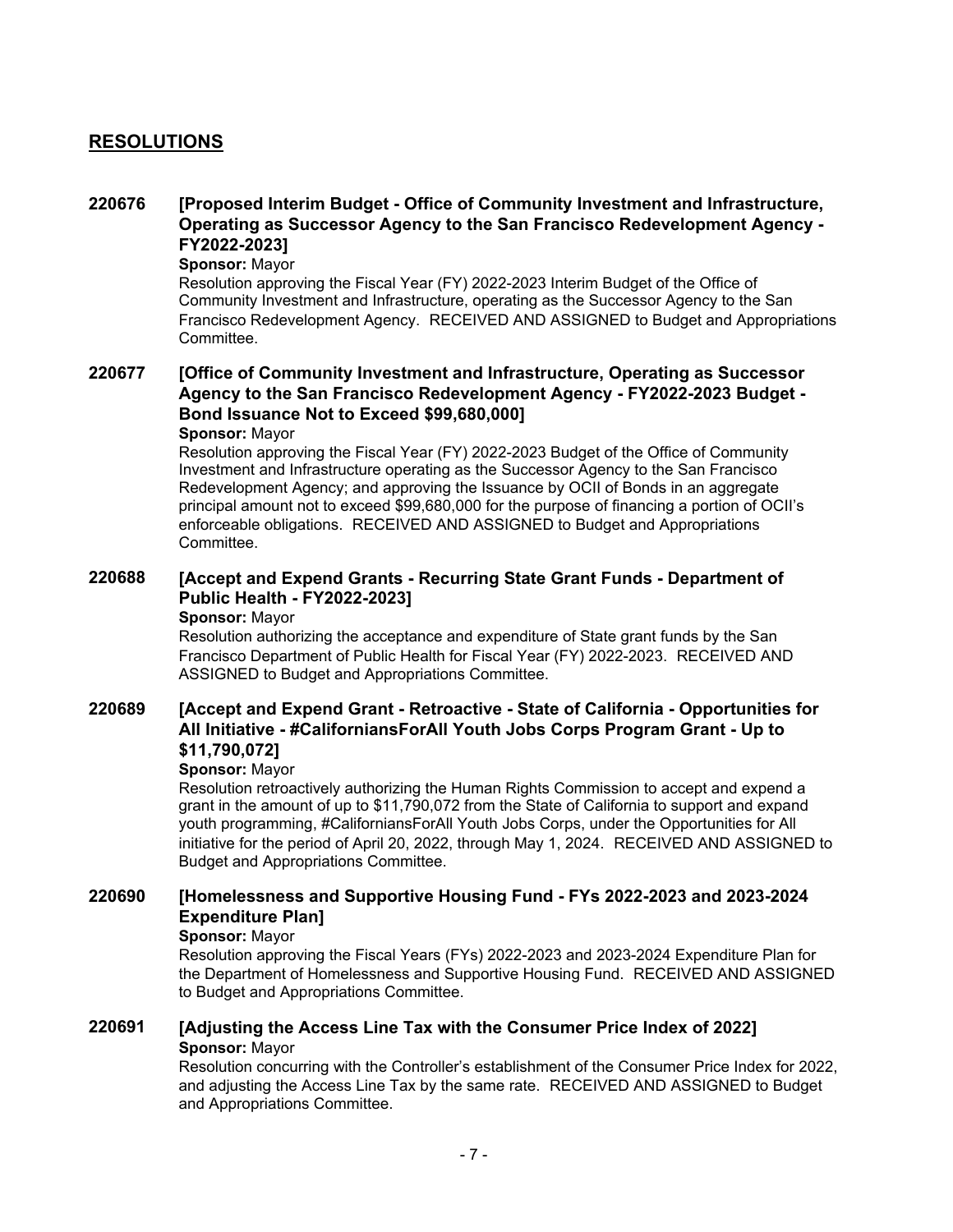#### **[Proposition J Contract Certification Contracted-Out Department Services Previously Approved] 220692**

### **Sponsor:** Mayor

Resolution concurring with the Controller's certification that department services previously approved can be performed by private contractor for a lower cost than similar work performed by City and County employees, for the following services: Budget and Legislative Analyst Services (Board of Supervisors); Fleet Security Services, Real Estate Division Custodial Services, Real Estate Division Security Services, Convention Facilities Management (General Services Agency - Administrative Services); Mainframe System Support (Department of Information Technology); Security Services (Department of Public Works); Security Services (Homelessness and Supportive Housing); Security Services (Human Services Agency); Food Services at County Jails (Sheriff's Department); Assembly of Vote by Mail Services (Department of Elections); Security Services (Mayor's Office of Housing and Community Development); and Security Services (Department of Public Health). RECEIVED AND ASSIGNED to Budget and Appropriations Committee.

#### **[Agreement Amendment - Francisco Park Conservancy - Fund Maintenance of Francisco Park - Credit of \$443,000] 220693**

### **Sponsor:** Mayor

Resolution authorizing the Recreation and Park Department to amend its agreement with the Francisco Park Conservancy (FPC), to provide FPC a credit of up to \$443,000 against its obligation to fund maintenance at Francisco Park over the next five years, to account for a portion of project cost increases generated by PG&E construction requirements. RECEIVED AND ASSIGNED to Budget and Appropriations Committee.

## **220711 [Urging St. Mary's Medical Center and Dignity Health to Negotiate in Good Faith] Sponsors: Chan; Preston and Walton**

Resolution urging St. Mary's Medical Center and Dignity Health to return to the bargaining table in order to negotiate contract language that protects the rights of resident physicians and attracts medical students to San Francisco to complete their residency. REFERRED FOR ADOPTION WITHOUT COMMITTEE REFERENCE AGENDA AT THE NEXT BOARD MEETING.

#### **[Urging to Delay Implementation of the Responsible Beverage Service Training Program] 220712**

**Sponsors:** Chan; Peskin, Mar and Walton

Resolution urging Governor Gavin Newsom and the Department of Alcoholic Beverage Control to delay implementation of the Responsible Beverage Service Training Program. REFERRED FOR ADOPTION WITHOUT COMMITTEE REFERENCE AGENDA AT THE NEXT BOARD MEETING.

## **220713 [Urging Airline Service Contractors to Maintain Full Time Work for Employees] Sponsors:** Mandelman; Walton, Mar, Preston and Chan

Resolution urging airline service contractors operating at San Francisco International Airport to protect workers and to create and maintain as many full-time jobs as the flight schedules will allow. REFERRED FOR ADOPTION WITHOUT COMMITTEE REFERENCE AGENDA AT THE NEXT BOARD MEETING.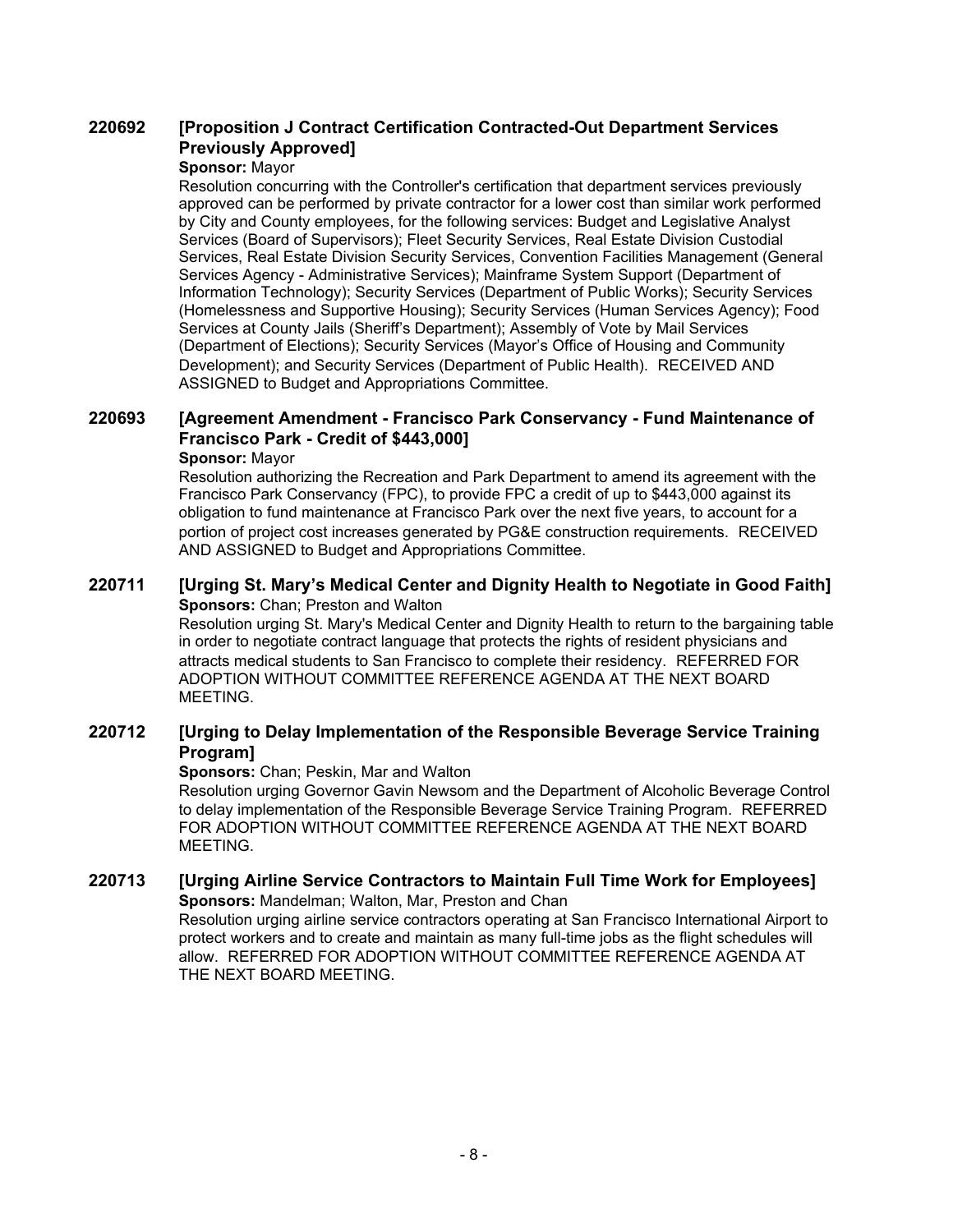#### **[Issuance and Sale of Revenue Obligations - California Enterprise Development Authority Revenue Obligations - Progress Foundation - Not to Exceed \$7,500,000] 220714**

### **Sponsor:** Ronen

Resolution approving for purposes of Internal Revenue Code of 1986, as amended, Section 147(f) of the Issuance and Sale of Revenue Obligations by the California Enterprise Development Authority in an aggregate principal amount not to exceed \$7,500,000 to refinance the acquisition, construction, installation, rehabilitation, equipping and furnishing of various capital facilities to be owned and operated by Progress Foundation, a California nonprofit public benefit corporation. RECEIVED AND ASSIGNED to Budget and Finance Committee.

### **220715 [Dignity Fund Community Needs Assessment - 2021-2022] Sponsor:** Ronen Resolution affirming and approving the 2021-2022 Dignity Fund Community Needs Assessment. RECEIVED AND ASSIGNED to Budget and Finance Committee.

## **220716 [Initiating Landmark Designation Amendment - St. James Presbyterian Church] Sponsor:** Walton

Resolution initiating an amendment to the landmark designation of 240 Leland Avenue (aka St. James Presbyterian Church), Assessor's Parcel Block No. 6246, Lot No. 012, under Article 10 of the Planning Code. RECEIVED AND ASSIGNED to Land Use and Transportation Committee.

# **MOTIONS**

#### **[Budget and Legislative Analyst Performance Audits - Street Response Teams and Permanent Supportive Housing Funds - FY2022-2023] 220717 Sponsor:** Preston

Motion directing the Budget and Legislative Analyst to conduct two performance audits in Fiscal Year (FY) 2022-2023 of (1) the City's street teams, including (i) the Fire Department's street response teams, (ii) the Department of Homelessness and Supportive Housing's outreach and response teams, (iii) the Department of Public Health's street medicine and other teams, and (iv) planning, implementation, structure, and coordination for management of the street teams amongst various City departments, including the Department of Emergency Management; and (2) permanent supportive housing funds administered by the Department of Homelessness and Supportive Housing, including sources and allowable uses of funds and planning, decision-making, and reporting on fund allocations and populations served. RECEIVED AND ASSIGNED to Government Audit and Oversight Committee.

## **220664 [Presidential Appointment, Board of Appeals - Alex Lemberg]**

Motion approving/rejecting the President of the Board of Supervisors Shamann Walton's nomination for the appointment of Alex Lemberg to the Board of Appeals, for a four-year term ending July 1, 2024. (Clerk of the Board). RECEIVED AND ASSIGNED to Rules Committee.

## **220671 [Mayoral Appointment, Police Commission - Debra Walker]**

Motion approving/rejecting the Mayor's nomination for the appointment of Debra Walker to the Police Commission, for a term ending April 30, 2024. (Clerk of the Board). RECEIVED AND ASSIGNED to Rules Committee.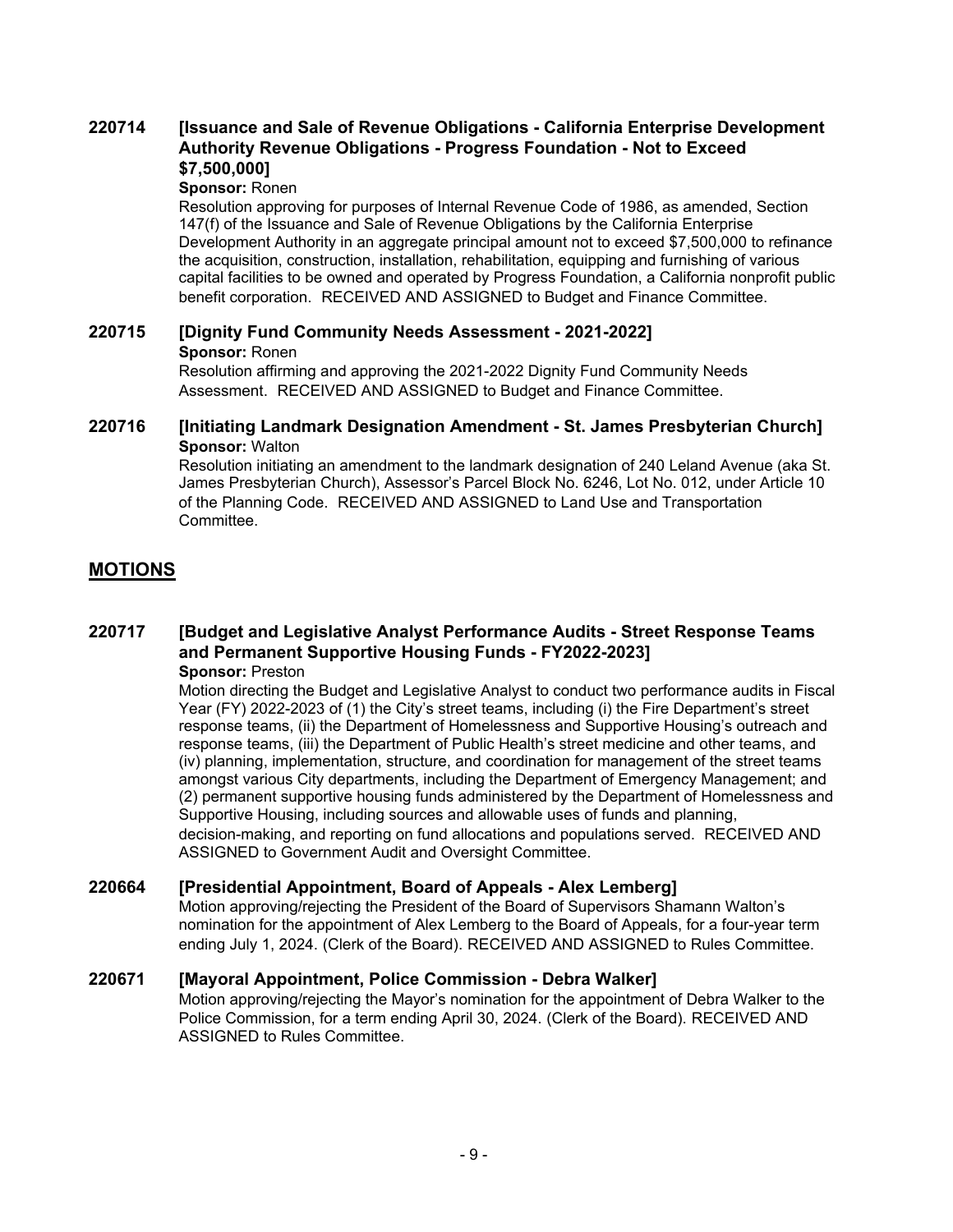- **220673 [Appointment, Child Care Planning and Advisory Council Mona Malan]** Motion appointing Mona Malan (residency requirement waived), term ending September 14, 2023, to the Child Care Planning and Advisory Council. (Clerk of the Board). REFERRED FOR ADOPTION WITHOUT COMMITTEE REFERENCE AGENDA AT THE NEXT BOARD **MEETING**
- **220699 [Reappointment, Child Care Planning and Advisory Council Patricia Sullivan]** Motion reappointing Patricia Sullivan, term ending March 19, 2025, to the Child Care Planning and Advisory Council. (Clerk of the Board). REFERRED FOR ADOPTION WITHOUT COMMITTEE REFERENCE AGENDA AT THE NEXT BOARD MEETING.
- **220718 [Findings to Allow Teleconferenced Meetings During Declared Emergency]** Motion making findings to allow teleconferenced meetings under California Government Code, Section 54953(e). (Clerk of the Board). REFERRED FOR ADOPTION WITHOUT COMMITTEE REFERENCE AGENDA AT THE NEXT BOARD MEETING.

# **REQUESTS FOR HEARING**

#### **[Hearing - Mayor's Proposed Interim Budget for Departments - FYs 2022-2023 and 2023-2024] 220665**

### **Sponsor:** Mayor

Hearing to consider the Mayor's Proposed Interim Budget for the Departments of the City and County of San Francisco for Fiscal Years (FYs) 2022-2023 and 2023-2024. RECEIVED AND ASSIGNED to Budget and Appropriations Committee.

#### **[Hearing - Mayor's Proposed Budget for Departments - FYs 2022-2023 and 2023-2024] 220668**

### **Sponsor:** Mayor

Hearing to consider the Mayor's Proposed Budget for the Departments of the City and County of San Francisco for Fiscal Years (FYs) 2022-2023 and 2023-2024. RECEIVED AND ASSIGNED to Budget and Appropriations Committee.

#### **[Hearing - Controller's Comment on Revenue Estimates and Nine-Month Financial Report] 220719**

### **Sponsor:** Ronen

Hearing to discuss the Controller's comment on revenue estimates assumed in the Mayor's Fiscal Years 2022-2023 and 2023-2024 proposed budget; and a nine-month report on the status of City finances; and requesting the Office of the Controller to report. RECEIVED AND ASSIGNED to Budget and Appropriations Committee.

#### **[Hearing - Civil Grand Jury Report - "Buried Problems and a Buried Process - The Hunters Point Naval Shipyard in a Time of Climate Change."] 220720 Sponsors:** Walton; Chan

Hearing on the report released on June 1, 2022, by the Civil Grand Jury titled, "Buried Problems and a Buried Process - The Hunters Point Naval Shipyard in a Time of Climate Change," for departments to review and report back to the Board of Supervisors on what each agency's response to the recommendations are; and requesting San Francisco Public Utilities Commission, Department of Public Health, Environmental Protection Agency, Navy, and other related agencies to report. RECEIVED AND ASSIGNED to Government Audit and Oversight **Committee.**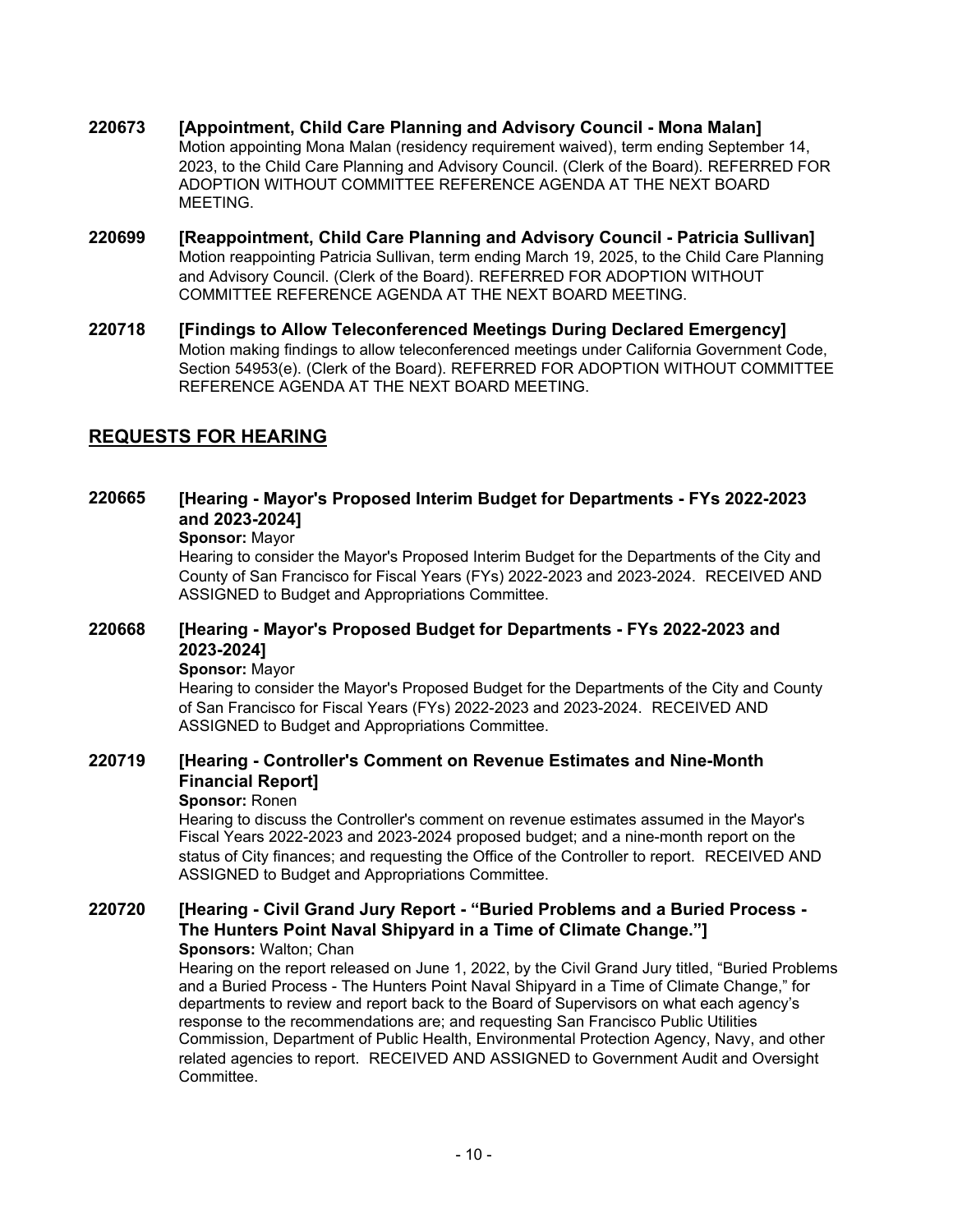#### **[Hearing - Administrative Provisions - Contained in the Proposed Appropriation Ordinance for Departments - FYs 2022-2023 and 2023-2024] 220694**

Hearing on the administrative provisions contained in the proposed Appropriation Ordinance appropriating all estimated receipts and all estimated expenditures for Departments of the City and County of San Francisco as of June 1, 2022, for the Fiscal Years (FYs) ending June 30, 2023, and June 30, 2024. (Clerk of the Board). RECEIVED AND ASSIGNED to Budget and Appropriations Committee.

#### **[Hearing - Administrative Provisions - Contained in the Proposed Annual Salary Ordinance - FYs 2022-2023 and 2023-2024] 220695**

Hearing on the administrative provisions contained in the proposed Annual Salary Ordinance enumerating positions in the Annual Budget and Appropriation Ordinance for the Fiscal Years (FYs) ending June 30, 2023, and June 30, 2024, continuing, creating, or establishing these positions; enumerating and including therein all positions created by Charter or State law for which compensations are paid from City and County funds and appropriated in the Annual Appropriation Ordinance; authorizing appointments or continuation of appointments thereto; specifying and fixing the compensations and work schedules thereof; and authorizing appointments to temporary positions and fixing compensations therefore. (Clerk of the Board). RECEIVED AND ASSIGNED to Budget and Appropriations Committee.

### **[Hearing - Committee of the Whole - Street Vacation Order and Interdepartmental Property Transfer for 900 Innes Avenue Park Development - Public Utility Easement Vacation Order for India Basin Mixed-Use Project at 700 Innes Avenue - July 12, 2022, at 3:00] 220449**

Hearing of the Board of Supervisors sitting as a Committee of the Whole on Tuesday, July 12, 2022, at 3:00 p.m., to hold a public hearing on an Ordinance 1) ordering the street vacation of a portion of Griffith Street and a portion of Hudson Avenue, generally bounded by Assessor's Parcel Block No. 4629A, Lot No. 010, a portion of Hudson Avenue at Assessor's Parcel Block No. 4646, Lot Nos. 001, 002, and 003, a portion of Innes Avenue and a portion of Griffith Street at Assessor's Parcel Block No. 4645, Lot No. 010, a portion of Hudson Avenue at Assessor's Parcel Block No. 4630, Lot No. 002, and a portion of Galvez Avenue ("the Street Vacation Area"), to facilitate the development of the 900 Innes Avenue (India Basin) Park Development; 2) ordering the vacation of unaccepted ten-foot public utility easements affecting portions of Assessor's Parcel Block No. 4607, Lot Nos. 024 and 025; Block 4620, Lot Nos. 001 and 002 (Lot No. 002 more recently referred to by the City as Lot Nos. 004 and 005); Block No. 4621, Lot No. 100; Block No. 4606, Lot No. 026; Block No. 4631, Lot Nos. 001 and 002; and Assessor's Parcel Block No. 4644, Lot Nos. 009 and 010, to facilitate the development of the India Basin Mixed-Use Project; 3) approving the interdepartmental transfer of the Street Vacation Area from Public Works to the Recreation and Park Department; 4) authorizing official acts in connection with this Ordinance, as defined herein; adopting findings under the California Environmental Quality Act; and making findings of consistency with the General Plan, and the eight priority policies of Planning Code, Section 101.1; scheduled pursuant to the Resolution in File No. 220448, approved on June 7, 2022. (Clerk of the Board). RECEIVED AND ASSIGNED to Board of Supervisors.

#### **[Hearing - Committee of the Whole - Grant Agreements for Financial Solvency - Baker Places, Inc. - \$1,210,000 - Positive Resource Center - \$2,010,000 - June 14, 2022, at 3:00 p.m.] 220674**

Hearing of the Board of Supervisors sitting as a Committee of the Whole on Tuesday, June 14, 2022, at 3:00 p.m., to hold a public hearing on Ordinances authorizing the Department of Public Health to award a one-time limited term grant to Baker Places, Inc. in the amount of \$1,210,000 (File No. 220705) and a one-time limited term grant to Positive Resource Center in the amount of \$2,010,000 (File No. 220704); scheduled pursuant to Motion No. M22-101 (File No. 220672), approved on June 7, 2022. (Clerk of the Board). RECEIVED AND ASSIGNED to Board of Supervisors.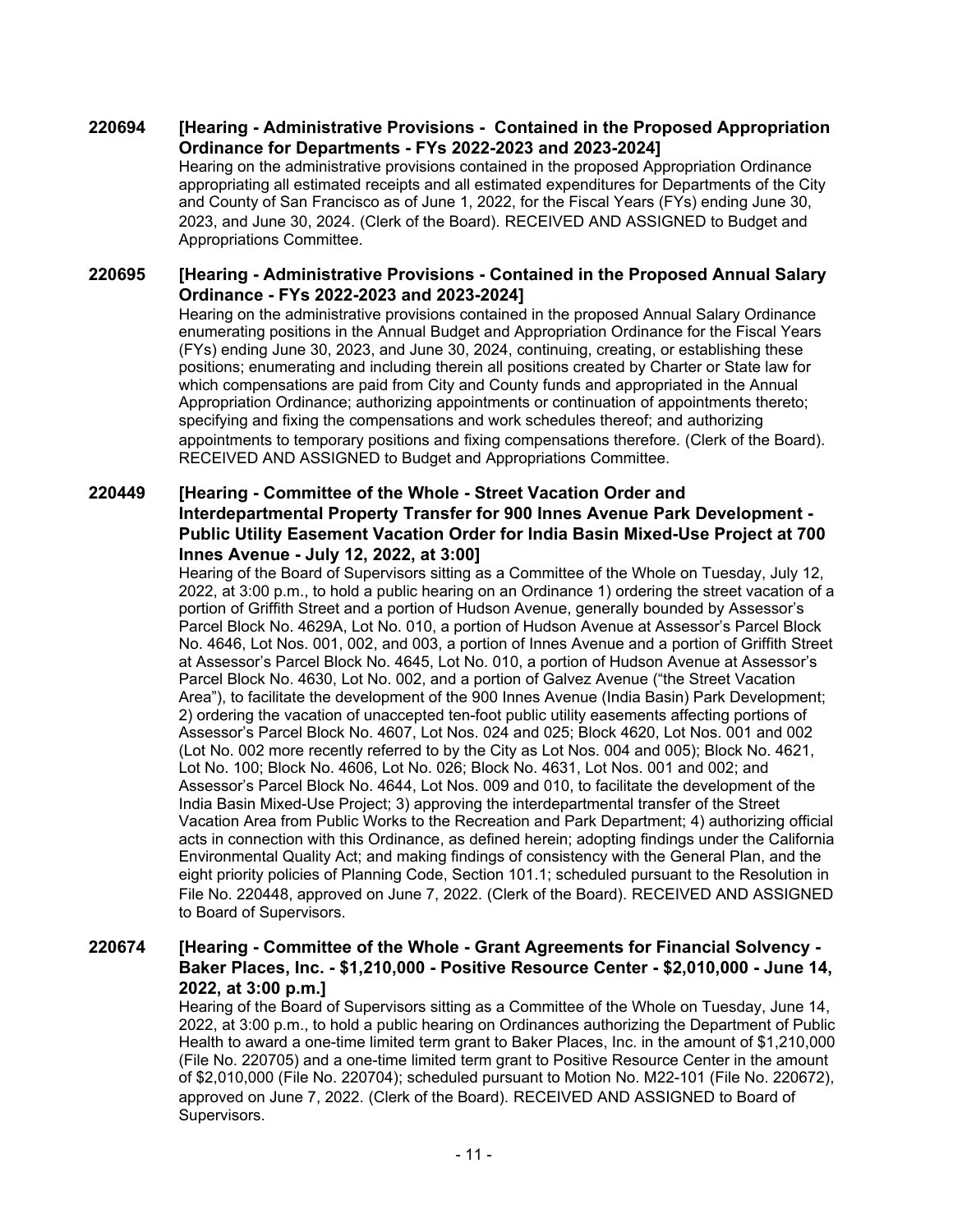# **Introduced at the Request of a Department**

Pursuant to Rules of Order of the Board of Supervisors Section 2.7.1, Department Heads may submit proposed legislation to the Clerk of the Board, in which case titles of the legislation will be printed at the rear of the next available agenda of the Board.

# **PROPOSED ORDINANCES**

#### **[Administrative Code - Purchase and Sale of Electricity and Related Products - Public Utilities Commission] 220652**

Ordinance amending the Administrative Code to approve the use of certain form contracts to purchase and sell electricity and related products by the Public Utilities Commission (PUC), grant waivers of specified contract-related requirements in the Administrative and Environment Codes for these transactions, and delegate to the General Manager of the PUC authority under Charter, Section 9.118, to execute certain contracts with terms in excess of ten years or requiring expenditures of \$10,000,000 or having anticipated revenue of \$1,000,000 or more subject to specified limitations through June 30, 2027. (Public Utilities Commission). ASSIGNED UNDER 30 DAY RULE to Budget and Finance Committee.

## **220653 [Settlement of Lawsuit - Rebecca Michaels - \$280,000]**

Ordinance authorizing settlement of the lawsuit filed by Rebecca Michaels against the City and County of San Francisco for \$280,000; the lawsuit was filed on May 12, 2020, in San Francisco Superior Court, Case No. CGC-20-584429; entitled Rebecca Michaels v. City and County of San Francisco, et al.; the lawsuit involves alleged personal injuries on a City sidewalk. (City Attorney). RECEIVED AND ASSIGNED to Government Audit and Oversight Committee.

## **220655 [Administrative Code - Airport Revenue Bonds]**

Ordinance amending the Administrative Code to provide that Section 54522 of the California Government Code, which requires annual publication of year-end financial statements not more than 120 days after the close of each fiscal year, shall not apply to airport revenue bonds. (Airport Commission). ASSIGNED UNDER 30 DAY RULE to Budget and Finance Committee.

# **PROPOSED RESOLUTIONS**

### **[Airport Professional Services Agreement - Professional Business Providers, Inc. - Operate, Maintain and Repair Airport-Owned Passenger Boarding Bridges and Baggage Handling Systems - Not to Exceed \$13,114,615] 220656** Resolution approving Award of Professional Services Agreement for Airport Contract No. 50240 to operate, maintain, and repair Airport-owned passenger boarding bridges and baggage handling systems in the domestic terminals, between Professional Business Providers, Inc., and the City and County of San Francisco, acting by and through its Airport Commission, in an amount not to exceed \$13,114,615 pursuant to Charter, Section 9.118(b), for the period of August 1, 2022, through July 31, 2025. (Airport Commission). RECEIVED AND ASSIGNED to Budget and Finance Committee.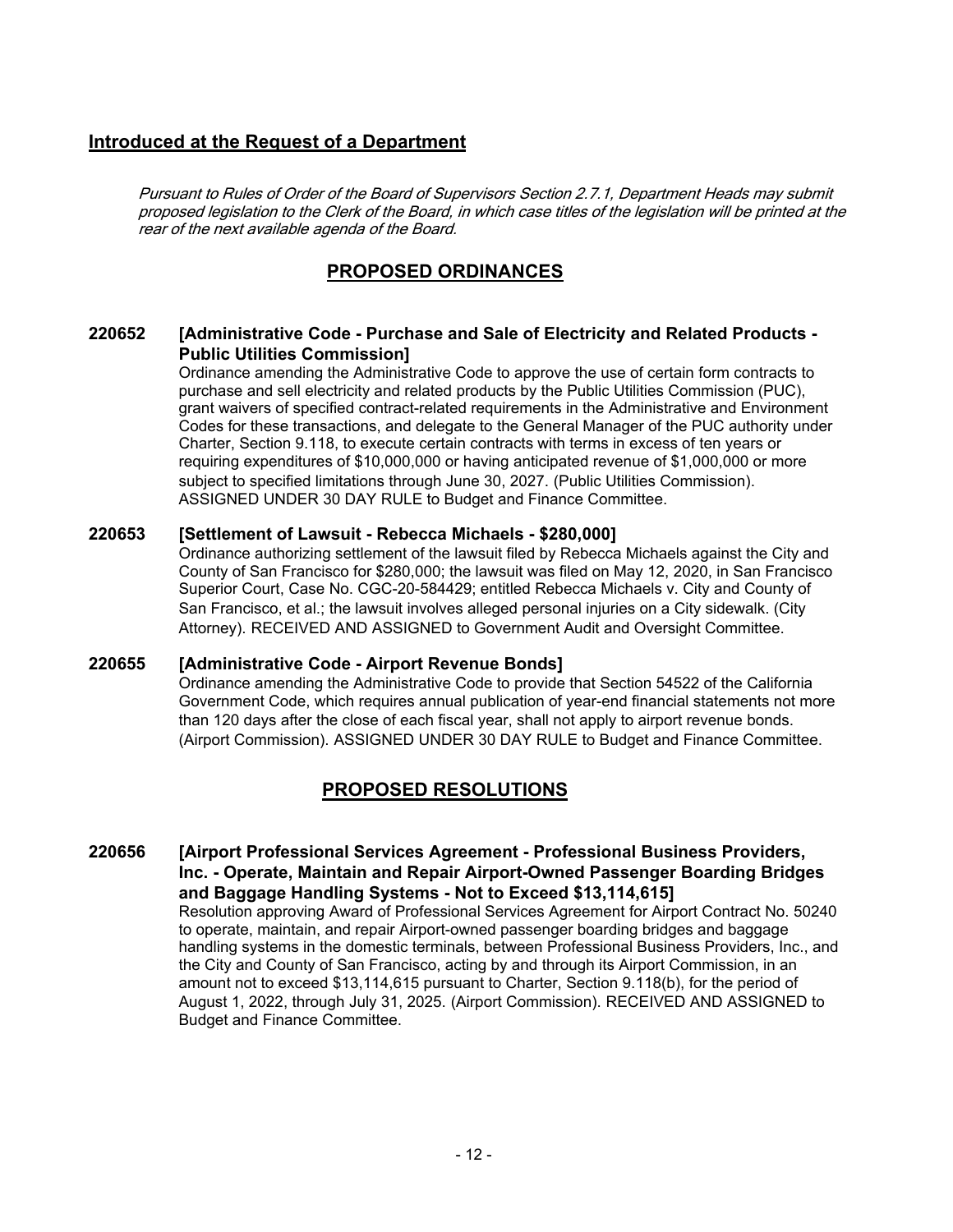### **[Sale Agreement - Santa Clara Valley Water District - 10,925 Square Feet of Portion of APN 104-28-066 in Sunnyvale, Santa Clara County - \$33,000] 220657** Resolution 1) approving and authorizing the sale to Santa Clara Valley Water District for \$33,000 of approximately 10,925 square feet of real property located near Manzano Way in Sunnyvale, California, a portion of Assessor's Parcel No. (APN) 104-28-066; 2) adopting findings declaring that the property is "surplus land" and "exempt surplus land" pursuant to the California Surplus Lands Act; 3) adopting findings under Administrative Code, Section 23.3, that offering the property for sale through competitive bidding would be impractical and not in the public interest; 4) affirming the Planning Department's determination under the California Environmental Quality Act; 5) adopting findings that the sale of the property is consistent with the General Plan, and the eight priority policies of Planning Code, Section 101.1; and 6) authorizing the San Francisco Public Utilities Commission (SFPUC) General Manager and/or City's Director of Property to execute documents, make certain modifications, and take certain actions in furtherance of this Resolution, as defined herein; and to authorize the SFPUC General Manager and/or City's Director of Property to enter into any additions, amendments, or other modifications to the Sale Agreement that do not materially decrease the benefits to the City with respect to the Property, and do not materially increase the obligations or liabilities of either the SFPUC or the City, and are necessary or advisable to complete the transaction contemplated in the Sale Agreement, to effectuate the purpose and intent of this Resolution. (Public Utilities Commission). RECEIVED AND ASSIGNED to Budget and Finance Committee.

### **[Outreach Community Advertising and Outreach Neighborhood Advertising - El Reportero; World Journal; Bar Media; SF Bay View; San Francisco Bay Times; The Noe Valley Voice; Street Media; Accion Latina; Wind Newspaper - FY2022-2023] 220658**

Resolution designating El Reportero, LLC to be the outreach community periodical of the City and County of San Francisco for the Hispanic community; World Journal to be the outreach community periodical of the City and County of San Francisco for the Chinese Community; Bar Media, Inc. (dba Bay Area Reporter) to be the outreach community periodical of the City and County of San Francisco for the Lesbian, Gay, Bisexual and Transgender community and the outreach neighborhood periodical of the City and County of San Francisco for the Castro, Noe Valley, and Duboce Triangle neighborhoods; SF Bay View, Inc. (dba San Francisco Bay View National Black Newspaper) to be the outreach neighborhood periodical of the City and County of San Francisco for the Bayview and Hunter's Point neighborhoods; San Francisco Bay Times to be the outreach neighborhood periodical of the City and County of San Francisco for the Castro neighborhood; The Noe Valley Voice to be the outreach neighborhood periodical of the City and County of San Francisco for the Noe Valley neighborhood; Street Media LLC (dba Marina Times) to be the neighborhood outreach periodical of the City and County of San Francisco for the Marina, Cow Hollow, Russian Hill, Nob Hill, North Beach and Embarcadero neighborhoods; Accion Latina (dba El Tecolote Newspaper) to be the outreach neighborhood periodical of the City and County of San Francisco for the Mission neighborhood; and Wind Newspaper to be the outreach neighborhood periodical of the City and County of San Francisco for the Chinatown neighborhood; and to provide outreach advertising for Fiscal Year (FY) 2022-2023. (Office of Contract Administration). RECEIVED AND ASSIGNED to Budget and Finance Committee.

#### **[Official Advertising - Clinton Reilly Communications, dba The San Francisco Examiner - FY2022-2023] 220659**

Resolution designating Clinton Reilly Communications, dba The San Francisco Examiner, to be the official newspaper of the City and County of San Francisco for all official advertising for Fiscal Year (FY) 2022-2023. (Office of Contract Administration). RECEIVED AND ASSIGNED to Budget and Finance Committee.